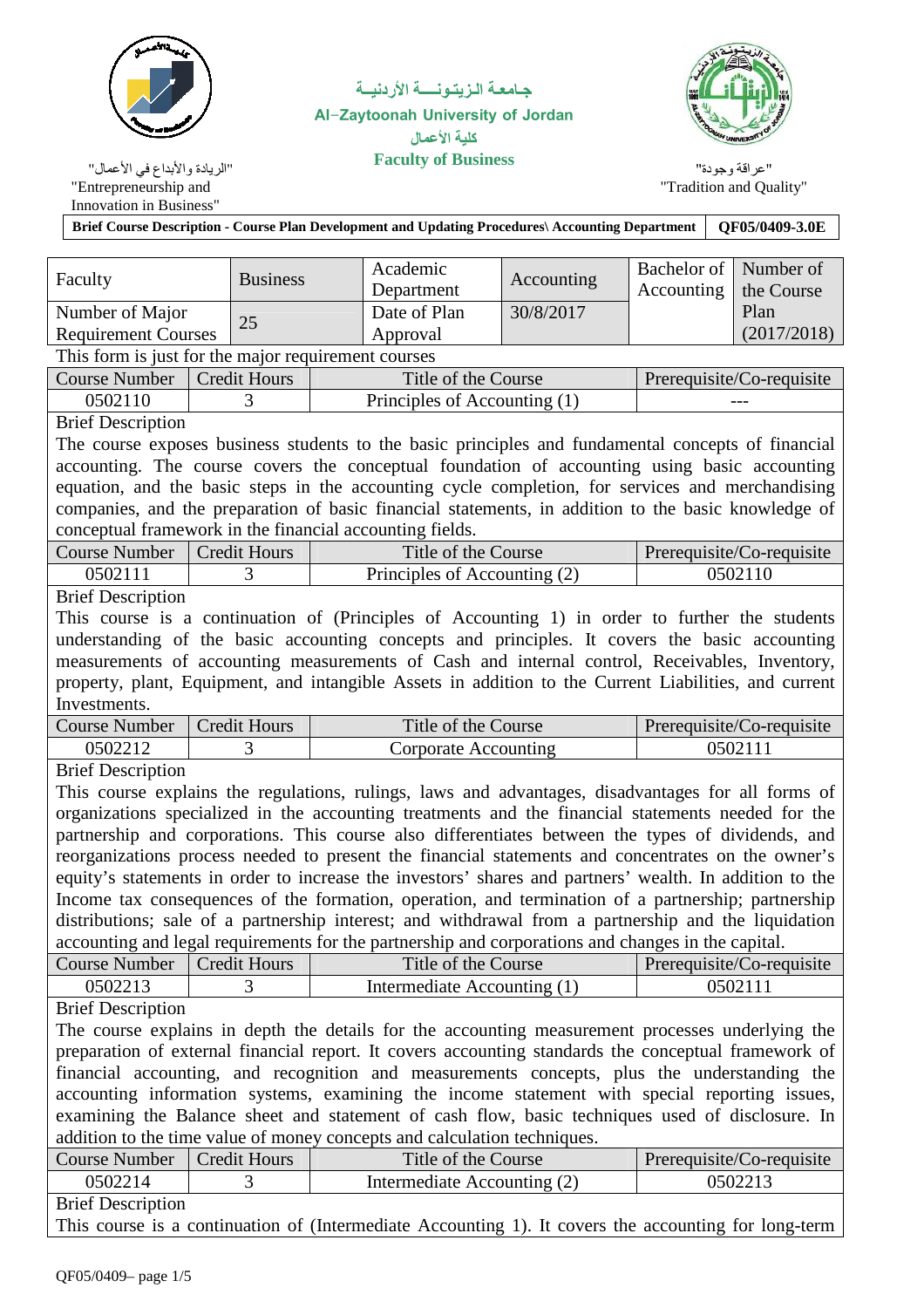

جــامعــة الــزيتــونــــــة الأردنيـــة **Al-Zaytoonah University of Jordan ال**  "الريادة والأبداع في الأعمال"<br>''الريادة والأبداع في الأعمال"



"Entrepreneurship and Innovation in Business"

"عر اقة وجودة" "Tradition and Quality"

| <b>Brief Course Description - Course Plan Development and Updating Procedures Accounting Department</b>   | OF05/0409-3.0E |  |
|-----------------------------------------------------------------------------------------------------------|----------------|--|
|                                                                                                           |                |  |
| debt and troubled debt restructuring, leases, pension and post-retirement benefits, accounting for income |                |  |
| taxes, stockholders equity, earnings per share, accounting change and error analysis, inflation           |                |  |

| accounting, and the cash flow statement. |  |                                     |                           |  |  |
|------------------------------------------|--|-------------------------------------|---------------------------|--|--|
| Course Number   Credit Hours             |  | Title of the Course                 | Prerequisite/Co-requisite |  |  |
| 0502321                                  |  | <b>Financial Statement Analysis</b> | 0502111                   |  |  |

Brief Description

The course reviews the process of basic financial statements preparation, and also presents the financial statement analysis tools and techniques from the viewpoint of the primary users of financial statements. It covers the fundamental concepts of financial reporting. Basic analysis by using vertical, horizontal and ratio analysis. And explains the meaning of the financial statements' numbers.

| Course Number | Credit Hours | Title of the Course | Prerequisite/Co-requisite |
|---------------|--------------|---------------------|---------------------------|
| 0502322       |              | Accounting Theory   | 1502214                   |

Brief Description

This course covers the conceptual framework of accounting theory, the objectives of financial statements, Measurement and valuation of assets and liabilities, revenue recognition, the theory of income determination, inflation accounting the deference between accounting and economic income, financial reporting and disclosure, and the future scope of accounting.

| Course Number | Credit Hours | Title of the Course             | Prerequisite/Co-requisite |
|---------------|--------------|---------------------------------|---------------------------|
| 0502331       |              | Introduction to Cost Accounting |                           |

Brief Description

This course covers the basics principles and concepts of cost accounting according to cost-benefit assumption to run the business. It presents the objectives of cost accounting and all types of inventory accounts in manufacturing firms. Especially the steps used to calculate the cost of goods manufactured as a part of cost of goods sold in the a manufacturing income statement, CVP analysis (Cost, Volume and profit) and breakeven point at all specific points and assumptions, the job-order costing system, process costing system, and the activity based costing system. Service departments cost allocation.

| Course Number | <b>Credit Hours</b> | Title of the Course | Prerequisite/Co-requisite |
|---------------|---------------------|---------------------|---------------------------|
| )502332       |                     | Auditing (1)        | 0502214                   |
|               |                     |                     |                           |

Brief Description

This course is concerned with exploring key issues in auditing. It concentrates of the theoretical side of the audit process. Emphasis will be given to the need for audit and audit function, the CPA profession, professional ethics. Auditor's responsibilities, auditing standards. Audit evidence, audit planning and analytical procedures, materiality and risk, internal control and control risk, audit reporting and the completion of the audit process.

| <b>Course Number</b> | Credit Hours | Title of the Course | Prerequisite/Co-requisite |
|----------------------|--------------|---------------------|---------------------------|
| 0502341              |              | Tax Accounting      | 0502212                   |
|                      |              |                     |                           |

Brief Description

The course provides students with the different types of taxes and tax consequences, the main objectives of taxes, and explains the main tax concepts, and the double taxation situations, tax evasion and tax equality. The course also explains in detail the theoretical and practical aspects of the income tax laws in Jordan through examples and case studies.

| Course Number               | Credit Hours | Title of the Course                   | Prerequisite/Co-requisite |
|-----------------------------|--------------|---------------------------------------|---------------------------|
| 0502342                     |              | Accounting for Financial Institutions | 0502111                   |
| $\mathbf{r}$ . $\mathbf{r}$ |              |                                       |                           |

Brief Description

This course introduces accounting students to the fundamentals of accounting for financial institution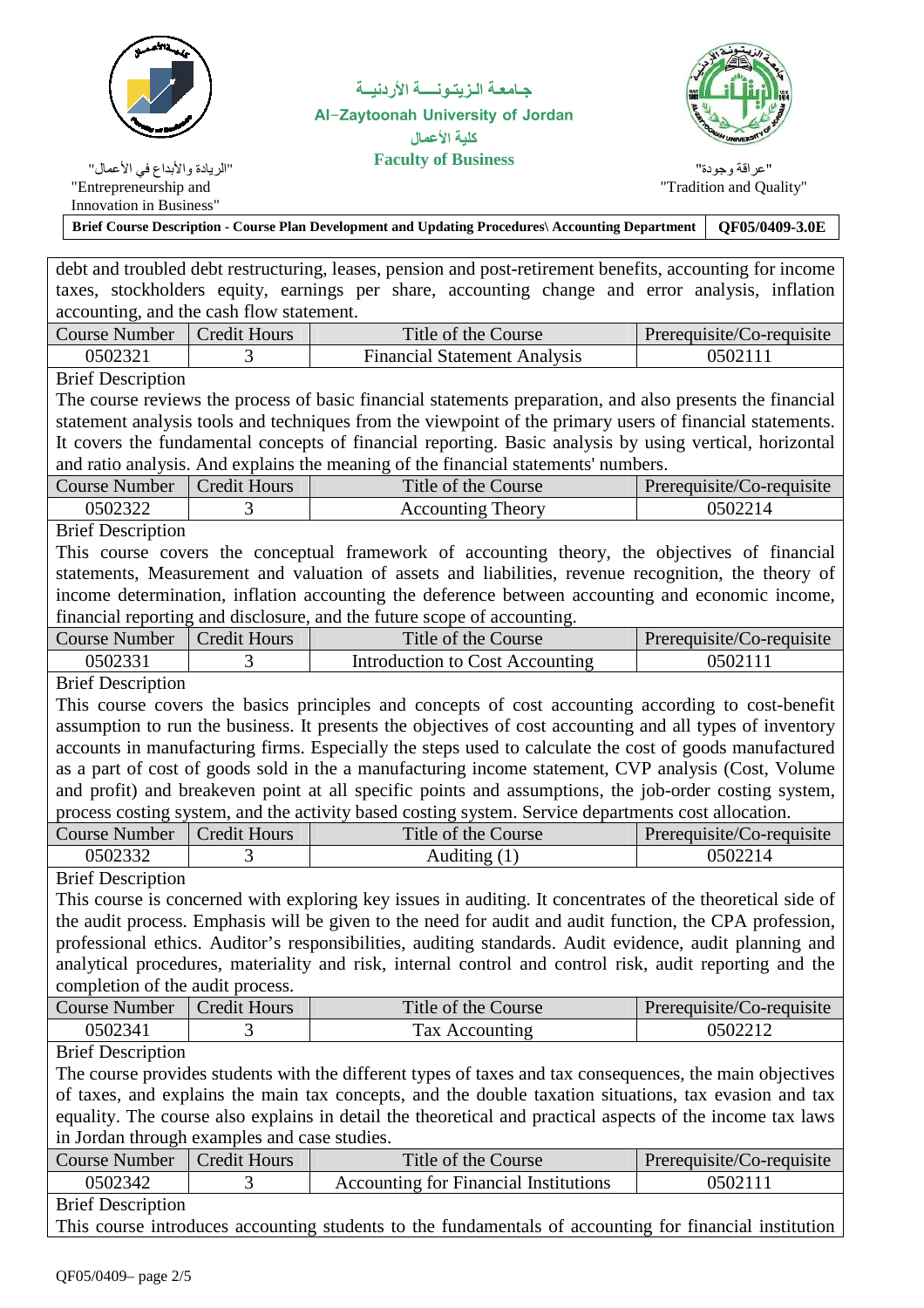

جــامعــة الــزيتــونــــــة الأردنيـــة **Al-Zaytoonah University of Jordan ال**  "الريادة والأبداع في الأعمال"<br>''الريادة والأبداع في الأعمال"



"عر إقة وجودة" "Tradition and Quality"

Innovation in Business" **Brief Course Description - Course Plan Development and Updating Procedures\ Accounting Department QF05/0409-3.0E** 

such as banks, insurance companies. More specifically topics include types of banks. The development of the banking profession and its importance to the national economy. Emphasis is placed on the accounting practices in the different divisions of a commercial bank, and its financial statements. In addition, accounting for different types of insurance companies is discussed.

| Course Number | <b>Credit Hours</b> | Title of the Course     | Prerequisite/Co-requisite |
|---------------|---------------------|-------------------------|---------------------------|
| 0502343       |                     | Governmental Accounting | 0502111                   |
| _ _ _ _       |                     |                         |                           |

Brief Description

The course provides students with the essentials of accounting for governmental and not-for profit organizations and the principles of fund accounting theory. It demonstrates the procedures of recording, reporting, budgeting, and not-for-profit organizations.

| Course Number | Credit Hours | Title of the Course | Prerequisite/Co-requisite |
|---------------|--------------|---------------------|---------------------------|
| 0502416       | ີ            | Advanced Accounting |                           |

Brief Description

The course explains the advances of the accounting concepts and practices underlying business combinations and consolidated financial statements according to the international accounting standards. the course covers the following issues ; the legal forms of business combinations the use of purchase and pooling accounting, the different methods available as accounting treatment for the investment account' these include, the equity method, the cost method and the incomplete equity method the basic consolidation procedures for the financial statements of the parent and its subsidiary basic consolidation procedures for the financial statements of the parent and its subsidiary intercompany transaction such as land. Inventory depreciable assets and bonds and intercompany leasing. Other issues include the impact of changes in the percentage of ownership on the consolidation procedures, the existence of preferred stocks. Couples affiliating and foreign currency translation

| Course Number        | <b>Credit Hours</b> | Title of the Course                | Prerequisite/Co-requisite |
|----------------------|---------------------|------------------------------------|---------------------------|
| 9502424              |                     | International Accounting Standards | 0502214                   |
| $\sim$ $\sim$ $\sim$ |                     |                                    |                           |

Brief Description

This course concentrates on the international accounting standards that are considered as the harmonization process for the accounting treatments cross the multinational organizations in the different countries and also compares between the International accounting standards and generally accepted accounting principles from using the theory and practice-analysis of principles and procedures underlying information systems of international business.

| Course Number | <b>Credit Hours</b> | Title of the Course      | Prerequisite/Co-requisite |
|---------------|---------------------|--------------------------|---------------------------|
| 0502425       |                     | International Accounting | 0502214                   |
| _ _ _ _       |                     |                          |                           |

Brief Description

Theory and practice-analysis of principles and procedures underlying information systems of international business. Terminology, foreign exchange, government regulations and other problem areas are considered.

| Course Number | <b>Credit Hours</b> | Title of the Course   | Prerequisite/Co-requisite |
|---------------|---------------------|-----------------------|---------------------------|
| 0502434       |                     | Managerial Accounting | 0502111                   |

Brief Description

The course provides students with the fundamentals of Managerial accounting; it makes a clear distinction between Cost and managerial accounting topics. It covers cost classification, flow, and estimation. It also covers the use of accounting information in planning and control decisions; such as cost-volume-profit analysis, comprehensive budgeting, relevant and irrelevant costs in nonrecurring decisions; responsibility accounting, and performance evaluation.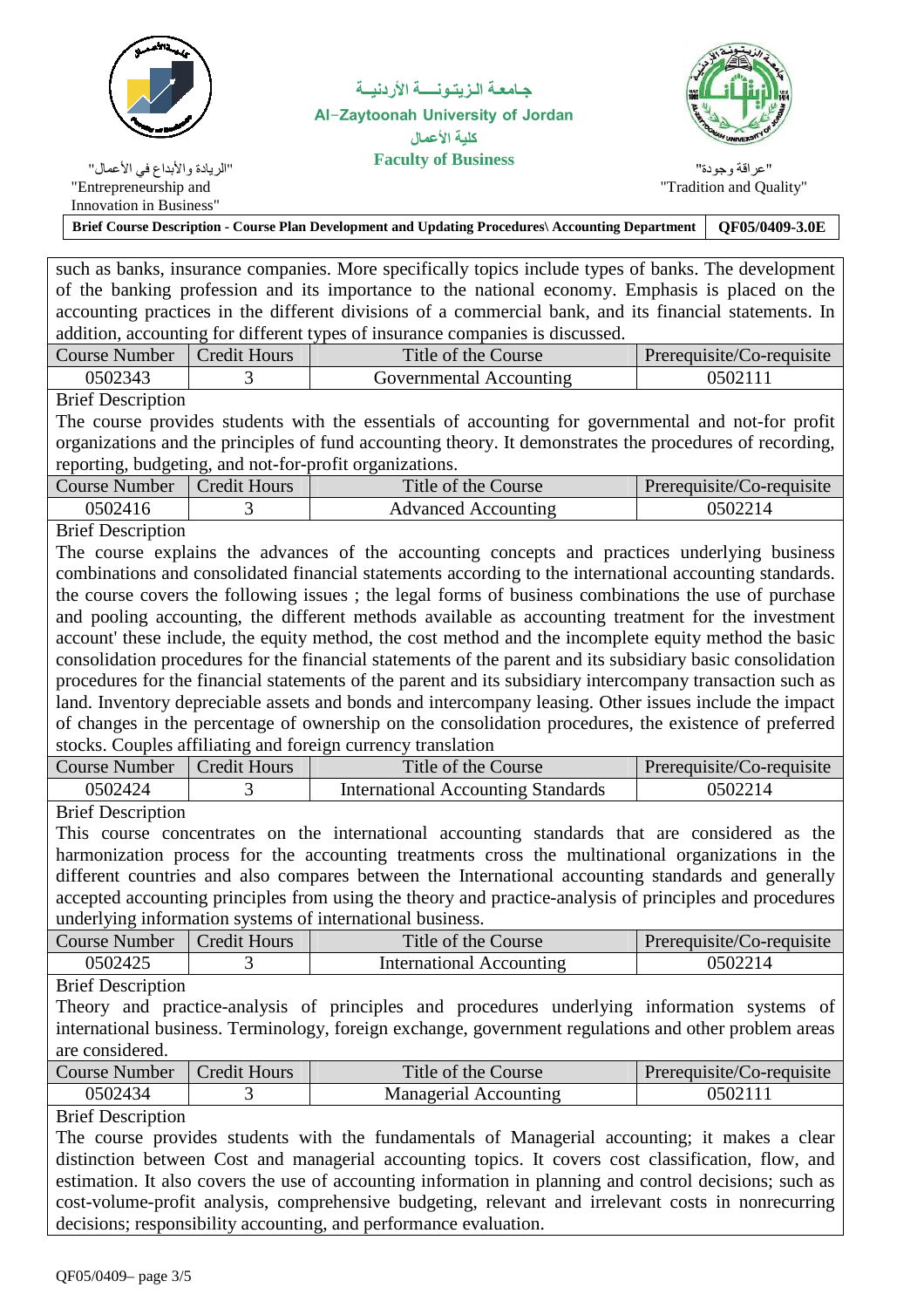

جــامعــة الــزيتــونــــــة الأردنيـــة **Al-Zaytoonah University of Jordan ال**  "الريادة والأبداع في الأعمال"<br>''الريادة والأبداع في الأعمال"



"عر إقة وجودة" "Tradition and Quality"

Innovation in Business" **Brief Course Description - Course Plan Development and Updating Procedures\ Accounting Department QF05/0409-3.0E** 

| Course Number | Credit Hours | Title of the Course                     | Prerequisite/Co-requisite |
|---------------|--------------|-----------------------------------------|---------------------------|
| 0502435       |              | <b>International Auditing Standards</b> | 0502436                   |

## Brief Description

This course deals with the basic requirements for integrated disclosure systems for standardized financial statements, and basic accounting packages and annual SEC reports according to the auditing standards (GAAS) generally accepted auditing standards and Sarbanes Oxley acts (1933 and 1934) and the matters should the auditors required to communicate with audit committee, and presents the most important limitation on the effectiveness of audit committee in the international standards views and factors that measure the risk of auditing fields and auditors and audit committee, and the rules for proxy statement case, shelf registrations and a red hearing prospectus needed by auditing process.

|                                       | Course Number | Prerequisite/Co-requisite |  |
|---------------------------------------|---------------|---------------------------|--|
| <b>Accounting Information Systems</b> | 0502445       | 0506100                   |  |

Brief Description

The course provides students with a basic understanding of accounting information systems (AIS). In particular, the course addresses the following areas: database concepts, technology of accounting information systems. Use of systems technology, accounting information systems application, and management use of AIS. Further, the course uses the cycle-based approach in studying and designing accounting information system.

| Course Number | Credit Hours | Title of the Course              | Prerequisite/Co-requisite   |
|---------------|--------------|----------------------------------|-----------------------------|
| 0502461       |              | Graduation Project in Accounting | After completing (90) hours |
| <u>.</u>      |              |                                  |                             |

Brief Description

This course qualifies the students for all considered accounting skills and applied accounting information systems plus that the students in this course are being learned how to use the accounting concepts and other sciences concepts in the research. This course deals with a specific major topic in accounting, approved by the departments, and changes happened in each new semester. It gives the students the opportunities to search and write in aspects related to that topic in order to enhance the accounting skills and updating their information according to the new topics and issues in the accounting fields. Each student might select related aspect, and he or she has to present and discuss his/her work with his/her colleagues in the class.

| Course Number | Credit Hours | Title of the Course                   | Prerequisite/Co-requisite |
|---------------|--------------|---------------------------------------|---------------------------|
| 0502315       |              | Introduction to Accounting in English | 0502110                   |

## Brief Description

This course develops foundational knowledge and skills needed to understand, develop and analyze financial reports. Topics include all steps in the accounting cycle for basic proprietorship (services and merchandising),and the preparation of basic financial statements (income statement, Balance sheet, owner's equity and Cash flow statement, and also covers the basic accounting treatment for the Receivables, fixed Assets and current investments and current liabilities.

| Course Number | Credit Hours | Title of the Course                    | Prerequisite/Co-requisite |
|---------------|--------------|----------------------------------------|---------------------------|
| 0502323       |              | <b>Accounting of Natural Resources</b> | 0502214                   |

Brief Description

This course provides the theory and practical accounting standards to recognize of the income and results from natural resources limited or unlimited and accumulation techniques to estimates the amount extracted and sold or unsold from natural resources, depletion methods according to the level of activities and also concentrates in calculation the cost of natural resources that should be kept separate from cost of land or land improvements and how to deal with the research and development cost as